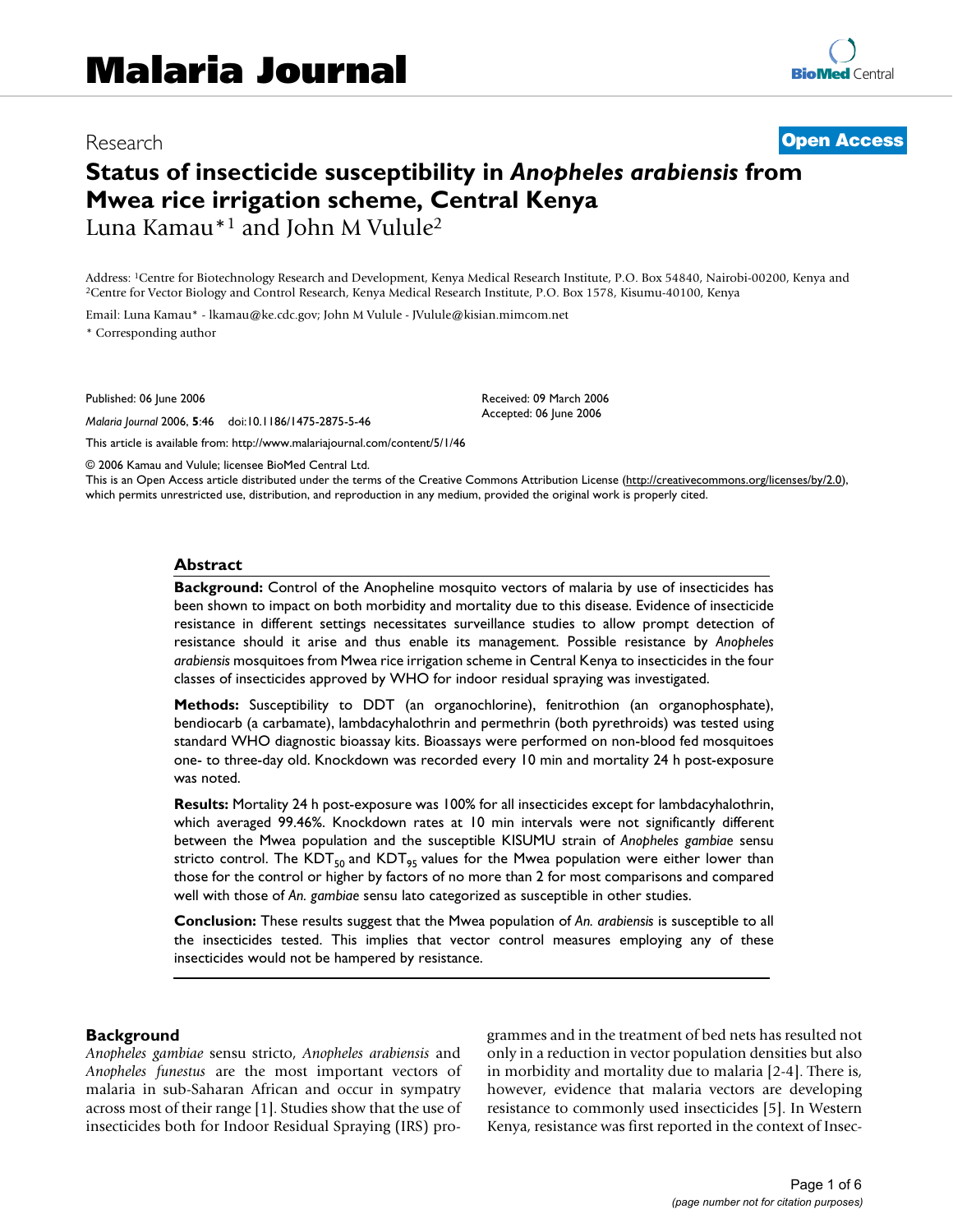ticide-Treated Net (ITN) use [\[6\]](#page-5-1). Although more recent studies indicate that resistance levels have increased only marginally [\[7\]](#page-5-2), there is concern that continued and/or increased use of insecticides may result in increased resistance that would threaten the sustainability of this vector control strategy. Insecticide resistance is more widespread in West Africa where it has been associated with use of insecticides in public health for mosquito control and in agriculture for pesticide control [8-11]. Levels of insecticide resistance have been shown to vary even within relatively small geographical scales and during different seasons [[9](#page-5-3),10]. The dominant resistance mechanisms also vary as was observed in Guatemalan populations of *Anopheles albimanus*, where both insecticide resistance levels and mechanism varied within short distances [12]. These observations suggest the shifting nature of insecticide resistance and imply therefore that extrapolations from one circumstance to another may be misleading. Studies in Haitian populations of *An. albimanus* found resistance frequencies to fenitrothin to increase from 20 to 60% over a period of six months [13] and underscore the need for continuous insecticide resistance monitoring, even where no evidence of resistance has previously been found.

The current study presents the first report on the status of insecticide resistance/susceptibility in a rice-irrigation scheme in Central Kenya. Resistance was tested against insecticides in each of the four classes that have been approved for IRS by WHO. The results of this study will enable informed selection of insecticides for vector control programmes as well as provide baseline information essential in the monitoring of the development of insecticide resistance.

# **Materials and methods**

### *Study area and insecticide use patterns*

The study was carried out in Mwea area (00° 67'S, 37° 35'E) of Central Kenya. This is predominantly a rice-growing area although other crops such as beans, maize and green vegetables are grown for subsistence. Previously, rice was grown during a single growing season that extended from June to December but in recent years, different paddies are flooded intermittently during the year due to water shortages associated with the prevailing drought, thus maintaining almost all-year-round rice growing although the main growing season is still from June to December.

A survey to establish insecticide/pesticide-use patterns in the study area was conducted. This was done by administering a simple questionnaire on the pesticides used in agriculture and their concentrations and whether residents used bed nets and if they did, whether the bed nets were insecticide-treated. A total of 42 households were surveyed.

#### *Specimen collection, identification and rearing*

Specimens were collected both as larvae from rice paddies using standard dippers and as adults by aspiration from walls inside human dwellings. Collections were made on 4<sup>th</sup> and 5<sup>th</sup> August 2004 and again on 9<sup>th</sup> and 10<sup>th</sup> September 2004 during the dry season, which coincided with the main rice growing season and most paddies were flooded, and then again during the rainy season between  $3<sup>rd</sup> - 5<sup>th</sup>$ May 2005. Specimens were identified as *An. gambiae s.l*. based on morphological characteristics [1]. Larvae from the different paddies were preserved live in separate bottles and transported to the insectary for rearing. The larvae were then reared into adults as follows: a single larval specimen was picked from each of the transportation bottles and placed in a rearing pan so that each pan contained just one specimen from each rice paddy. This was done to limit the chances that siblings were included in individual bioassay runs and thus obtain better estimates of population variability in insecticide susceptibility. Six pans were constituted in this manner and the resulting adults used for each of the five insecticide bioassays that were run and the sixth for the control test using untreated test paper. For the specimens collected as adults, individual field-collected females were allowed to oviposit and F1 families raised separately. Only one specimen from each of the families was used in each of the bioassays. Specimens were identified further to sibling species of the *An. gambiae* complex using species-specific Polymerase Chain Reaction technique [[14\]](#page-5-4) after DNA extraction by the alco-hol precipitation method [\[15](#page-5-5)]. Field-collected adults were identified after they had oviposited while specimens collected as larvae were identified after the insecticide resistance bioassays were performed.

#### *Insecticide susceptibility bioassays*

Insecticide susceptibility assays were performed on adult non-blood fed mosquitoes one- to three-day old that were reared from field-collected larvae as described above or on F1s of field-collected adult mosquitoes. The tests were carried out using 4% DDT, 1% fenitrothion, 0.1% bendiocarb, 0.05% lambdacyhalothrin and 0.75% permethrin, the diagnostic doses recommended by WHO. The Bioassay kit, Mosquito (Adult) Diagnostic test kit WHO/ VBC/81.806, was supplied by Universiti Sains Malaysia (USM), Penang, Malaysia and the assay carried out according to the accompanying instructions. Briefly, for each of the insecticides tested, mosquitoes were divided into batches between 15–25 mosquitoes and exposed to insecticide-treated papers for 1 h for DDT, bendiocarb and permethrin and for 2 h fenitrothion and lamdacyhalothrin. Insecticide knockdown effects were recorded every 10 min until 100% knockdown was observed. At the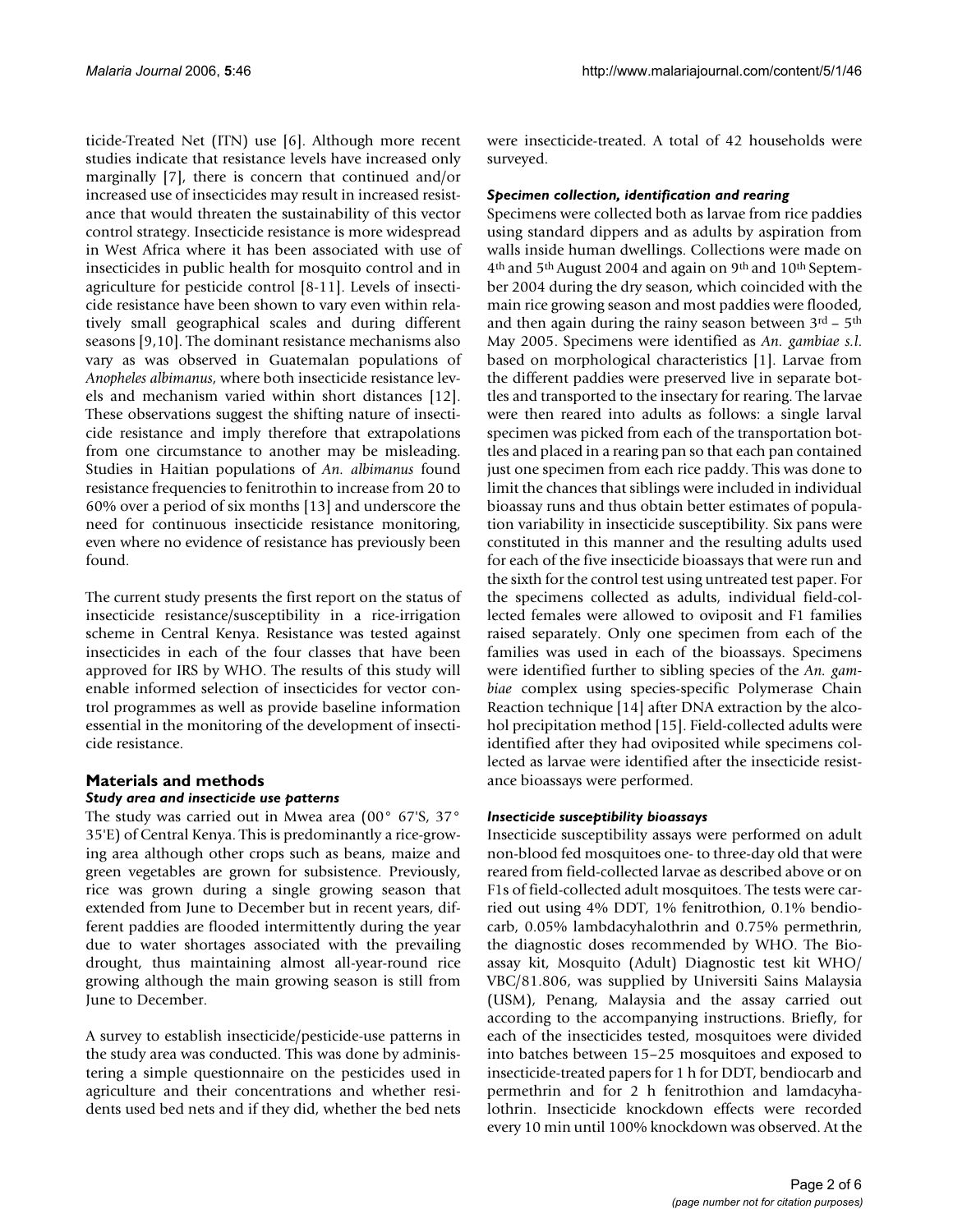end of the exposure period, mosquitoes were transferred into tubes with untreated papers and allowed a 24 h recovery period after which mortality was recorded. Tests were accompanied by control tests where mosquitoes were exposed to papers treated only with silicone oil for 1 h or 2 h depending on the insecticide that was being tested against. Bioassays were also carried out on the *An. gambiae* KISUMU susceptible strain (KSM Strain). Mortality was noted 24 h post exposure as defined in the criteria for determining resistance or susceptibility to diagnostic doses of insecticide. All mosquitoes were supplied with a 6% glucose meal during the 24 h recovery period.

#### *Statistical analyses*

Mean mortality was determined across all batches of mosquitoes tested for a particular insecticide and the WHO [\[5\]](#page-5-0) criteria used to evaluate the resistance/susceptibility status of the mosquito tested. By the said criteria, resistance is indicated by mortality rates of less than 80% 24 h after exposure to insecticide while mortality rates greater than 98% are indicative of susceptibility.

Mortality rates between 80–90% suggest the possibility of resistance that needs to be clarified. Knockdown rates at 10 min intervals for the Mwea larval and adult collections for each of the insecticides tested and for the dry and rainy season collections were compared using the paired *t-*test. Knockdown rates at 10 min intervals were also compared between the Mwea mosquito collections and the KSM strain using the paired *t*-test. Fifty and 95% knockdown times (KDT<sub>50</sub> and KDT<sub>95</sub> respectively) for both the Mwea collection and the KSM strain were estimated by the logtime probit model using the *LdP Line*R software [16]. The fit of the probit model was assessed using chi-square distribution analysis and the Bonferroni Procedure used to determine the overall significance of multiple tests.

### **Results**

All households interviewed said that they had used fenitrothion as a pesticide in rice growing for at least the last ten years but did not know the concentration at which it was used. An interview with a manager at the Mwea Rice Growers Multipurpose Co-operative Society, the organization that supplies the pesticides to the farmers and through which the farmers sell their produce revealed that fenitrothion alongside carbofuran have been the pesticides in use for agricultural spraying but the use carbofuran was stopped two years prior to the study due to cost factors. Fenitrothion 50 EC is used at a concetration of 0.5% and is sprayed onto two-week old rice seedlings in the nursery and again 21–28 days after transplanting. The survey also revealed that no organized vector control programmes are available in the study area but that approximately 93% of the 42 households surveyed used bed nets. Of the total number of bed nets used, 39% were pyrethroid (deltamethrin)-treated but bed nets were not retreated after purchase. Approximately 55% of household also use either pyrethroid aerosol sprays or mosquito coils. The use of the aerosols and mosquito coils is higher during the rainy and the rice-growing season when the residents perceive that mosquito densities are high and thus also the threat of malaria.

The total numbers of field-collected specimens that were tested for each of the five insecticides are shown in the table. In addition, a total of 821 mosquitoes belonging to 49 families (family size 10–73 mosquitoes) were tested for susceptibility to lambdacyhalothrin after initial results indicated recovery after the 24 h period. All specimens tested were *An. arabiensis* by the specific-specific PCR assay.

Mortality, after the 24 h recovery period, was 100% for DDT, fenitrothion, bendiocarb and permethrin and for lambdacyhalothrin for the adult collection. Mortality was however slightly reduced for the lambdacyhalothrin assay with the larval collection and with the single-family samples, mortality being  $99.1\% \pm 0.63$  S.E.(for a total of 221 mosquitoes tested in 11 batches) and  $99.3\% \pm 0.36$  S.E. (for a total of 821 mosquitoes tested in 34 batches) respectively. Mortality on the KSM strain control was 100% for all the insecticides tested except for DDT (see Table 1).

Percentage knockdown at 10 min intervals was not significantly different between the Mwea larval and adult collections for all insecticides tested except for bendiocarb (paired t = 2.9896, df = 4, P = 0.0404). Data for the larval and adult assays were therefore merged for all comparisons except for this insecticide for all subsequent analyses. Percentage knockdown rates at 10 min intervals were also not significantly different between the dry and the rainy season collections nor between the Mwea collections and the KSM Strain for each of the insecticides tested (paired t,  $P > 0.05$  in all cases). Figure 1 shows percentage knockdown versus exposure time for the Mwea collections and for the KSM Strain for each of the insecticides tested. The log-time probit model used to estimate  $KDT_{50}$  and  $KDT_{95}$ values did not fit the distribution of percentage knockdown with time for the fenitrothion assay for the Mwea collections or for the KSM Strain for the fenitrothion, lambdacyhalothrin and permethrin bioassays (P values for the chi-square test of heterogeneity <0.05 in each of these cases; P values were also significant for the global test). The  $KDT_{50}$  and  $KDT_{95}$  estimates in these cases were not therefore included in the comparisons as these would be unreliable although they are given in the table. All other  $KDT_{50}$  and  $KDT_{95}$  values for the Mwea population were either lower than those for the KSM Strain or only increased slightly, by factors of less than two.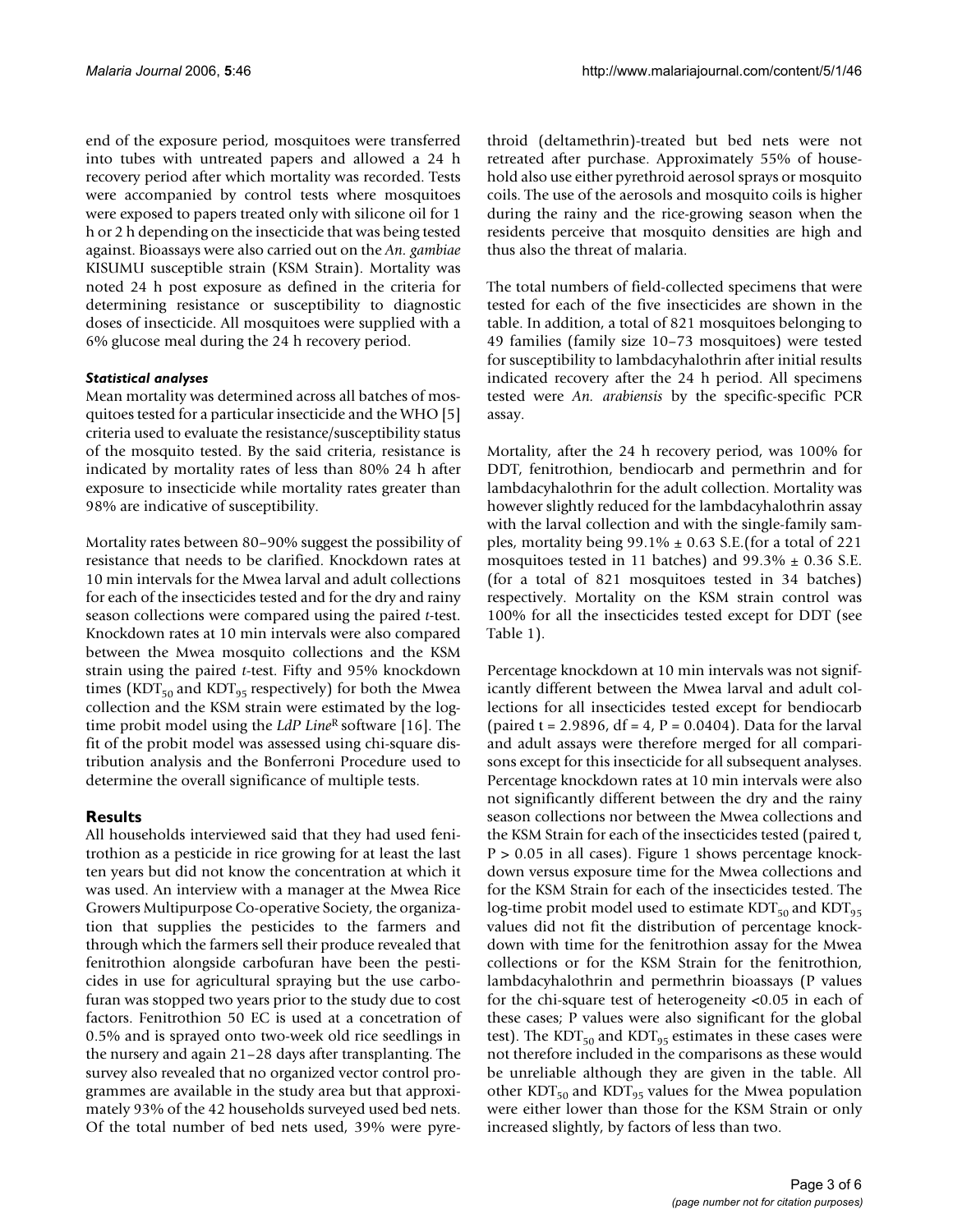

#### Percentage knockdown against time for the Mwea **Figure 1** *An.arabiensis* population and the *An. gambiae* KISUMU strain

**Percentage knockdown against time for the Mwea** *An.arabiensis* **population and the** *An. gambiae* **KISUMU strain**. The figure shows the results of insecticide resistance bioassays using diagnostic doses of each of the insecticides. Results are for mean knockdown across all batches of mosquitoes that were tested for each of the different seasons.

#### **Discussion**

Overall, the results obtained in this study suggest good susceptibility of *An. arabiensis* in the study area to all the five insecticides tested. This means that vector control programmes employing any of these compounds either in the treatment of bed nets or other materials or for indoor residual spraying would achieve satisfactory success rates. This is especially important as *An. arabiensis* was the only member of the *An. gambiae* complex found in the study area, a finding consistent with earlier studies in the area by researchers who found this species to constitute 87.3% of all Anopheline mosquitoes collected [17].

Based on the WHO criteria for characterizing insecticide resistance/susceptibility, where susceptibility is defined by mortality rates greater than 98% 24 h post-exposure, no evidence for resistance to any of the insecticides tested was found. Knockdown rates at 10 mins intervals were not significantly different between the Mwea collections and the KSM susceptible strain. In addition,  $KDT_{50}$  and  $KDT_{95}$ observed in the present study compare well with those from other studies for *An. gambiae s.l*. populations that are categorized as susceptible [\[9,](#page-5-3)18,[19](#page-5-6)]. It is interesting to note that despite the high level of compliance and longterm use of fenitrothion, the *An. arabiensis* mosquito population has not developed resistance to this chemical. A possible explanation is that its levels in agricultural use are below what would select for possible naturally occurring resistance in this species.

The zero or near-zero levels of insecticide resistance in *An. arabiensis* that were observed in the present study are similar to those recently reported from an area of long-term ITN use in Western Kenya based on the presence of the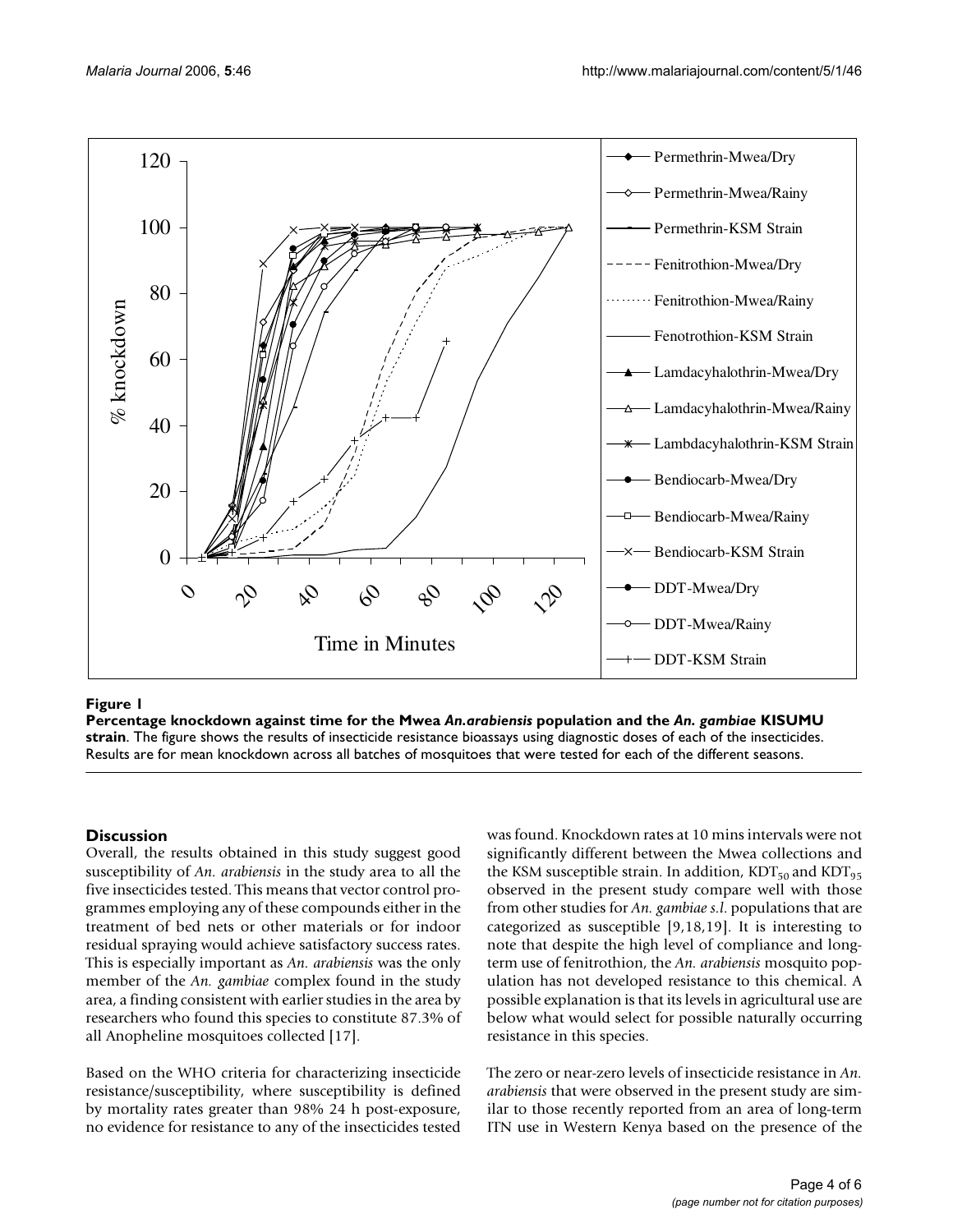| Sample            | $%$ mortality(n) | $KDT_{50}$ (95% CI)    | $KDT_{ac}$ (95% CI)       | $\chi^2$            |
|-------------------|------------------|------------------------|---------------------------|---------------------|
| Mwea              | 100(411)         | $25.51(23.95 - 27.0)$  | 49.89(46.44–54.32)        | 3.73 <sub>ns</sub>  |
| <b>KSM Strain</b> | 99.23 (130)      | $62.51(56.94 - 70.45)$ | 210.56(161.84-<br>309.73) | 6.84 <sub>ns</sub>  |
| Mwea              | 100(405)         | 55.02(46.81-62.39)     | 95.1(88.89-121.83)        | $91.28*$            |
| <b>KSM Strain</b> | 100(131)         | 88.90(83.68-95.20)     | 130.40(123.56-151.10      | $25.38*$            |
| Mwea              | 100(366)         | $21.31(19.95 - 22.61)$ | 37.85(35.06-41.65)        | 2.4 <sub>ns</sub>   |
| <b>KSM Strain</b> | 100(127)         | $14.10(13.19 - 15.05)$ | 22.87(20.93-25.66)        | 0.23 <sup>ns</sup>  |
| Mwea              | 99.61(525)       | 21.58(20.09-23.01)     | 43.00(39.53-47.57)        | 12.55 <sup>ns</sup> |
| <b>KSM Strain</b> | 100(119)         | $19.78(15.61 - 23.39)$ | 57.42(48.96-78.73)        | $19.78*$            |
| Mwea              |                  | $17.24(15.94 - 18.49)$ |                           | 2.01 <sub>ns</sub>  |
| <b>KSM Strain</b> | 100(123)         | $27.75(22.31 - 32.88)$ | $66.96(58.66 - 98.11)$    | $14.5*$             |
|                   |                  | 100(429)               |                           | 34.77(31.75-38.90)  |

Table 1: Percentage mortality and (in brackets) total number of mosquitoes test and KDT<sub>50</sub> and KDT<sub>95</sub> values for the different **Insecticides tested**

aLambdacyhalothrin

 $\chi$ 2 values are for the test of fit of the log-time probit model used to estimate the KDT<sub>50</sub> and KDT<sub>95</sub>values; ns = deviations not significant; \*= deviations significant, P < 0.05

knockdown resistance (*kdr*) gene [\[7\]](#page-5-2). The *kdr* mechanism results from mutations in the voltage-gated sodium channel, the target-site for DDT and pyrethroids and is one of the two most important forms of biochemical resistance mechanisms, the other being metabolic resistance, which occurs when levels of insecticide-detoxifying enzymes are elevated or their activity modified [20]. Similarly low or no resistance to pyrethroid insecticides and DDT caused by the *kdr* mutation has been observed within the M form of *An. gambiae s.s*. and *An. arabiensis* in several West African countries despite significant levels of resistance being found within the S form of *An. gambiae s.s*. [8[,9,](#page-5-3)18-21]. The situation was however found to be different in South Africa where significant levels of resistance to DDT in *An. arabiensis*, by the WHO [\[5](#page-5-0)] criteria, were observed [22]. Earlier studies in the Sudan also found significantly high resistance levels to malathion in *An. arabiensis* [23], suggesting that this species is not immune to the development of resistance. These differences re-emphasize the focal nature of insecticide resistance and the need to carry out situation analyses and monitoring for individual settings. In Western Kenya, for example, the frequency of the *kdr* gene was found to increase albeit marginally four years after the introduction of ITNs but remained unchanged in villages 20 km away [\[7](#page-5-2)]. Studies to assess the effect of longer-term use of the ITNs on resistance in this area are crucial. In Burkina Faso, resistance levels were found to vary not only between villages within 100 km of each other and between different seasons but also to different insecticides, with resistance being seen to DDT but not to permethrin [[9](#page-5-3)]. The Western Kenya and most of the West African studies, however, assayed only for the presence of the *kdr* gene to the exclusion of other possible resistance mechanisms. It would be interesting to obtain data on the levels of phenotypic resistance comparison. Brogdon and McAllister [20] have however argued that for insecticide resistance to be a concern, the level of resistance must be high enough to compromise the efficacy of intervention programmes employing the insecticides for vector control. It is controversial though what such a level would be given that studies in Côte d'Ivoir, for example, found nets impregnated with permethrin or deltamethrin to provide good levels of protection where the frequency of the kdr allele was 94% kdr [24].

#### **Conclusion**

These findings suggest that the *An. arabiensis* populations from Mwea are susceptible to all the insecticides that were tested against and therefore that vector control effort utilizing any of these insecticides would not be compromised by resistance. Thus, the results obtained in this study will enable informed choice of insecticides for use in vector control programmes in the area. In addition, the data obtained will provide baseline information needed in the monitoring of the development of resistance to the insecticides arising either due to selective pressure from the use of insecticides and pesticides or through migration to the area of mosquitoes with insecticide resistance genes.

#### **Authors' contributions**

LK conceived and designed the study, carried out the insecticide resistance bioassays, data analysis and interpretation and prepared the manuscript. JV participated in